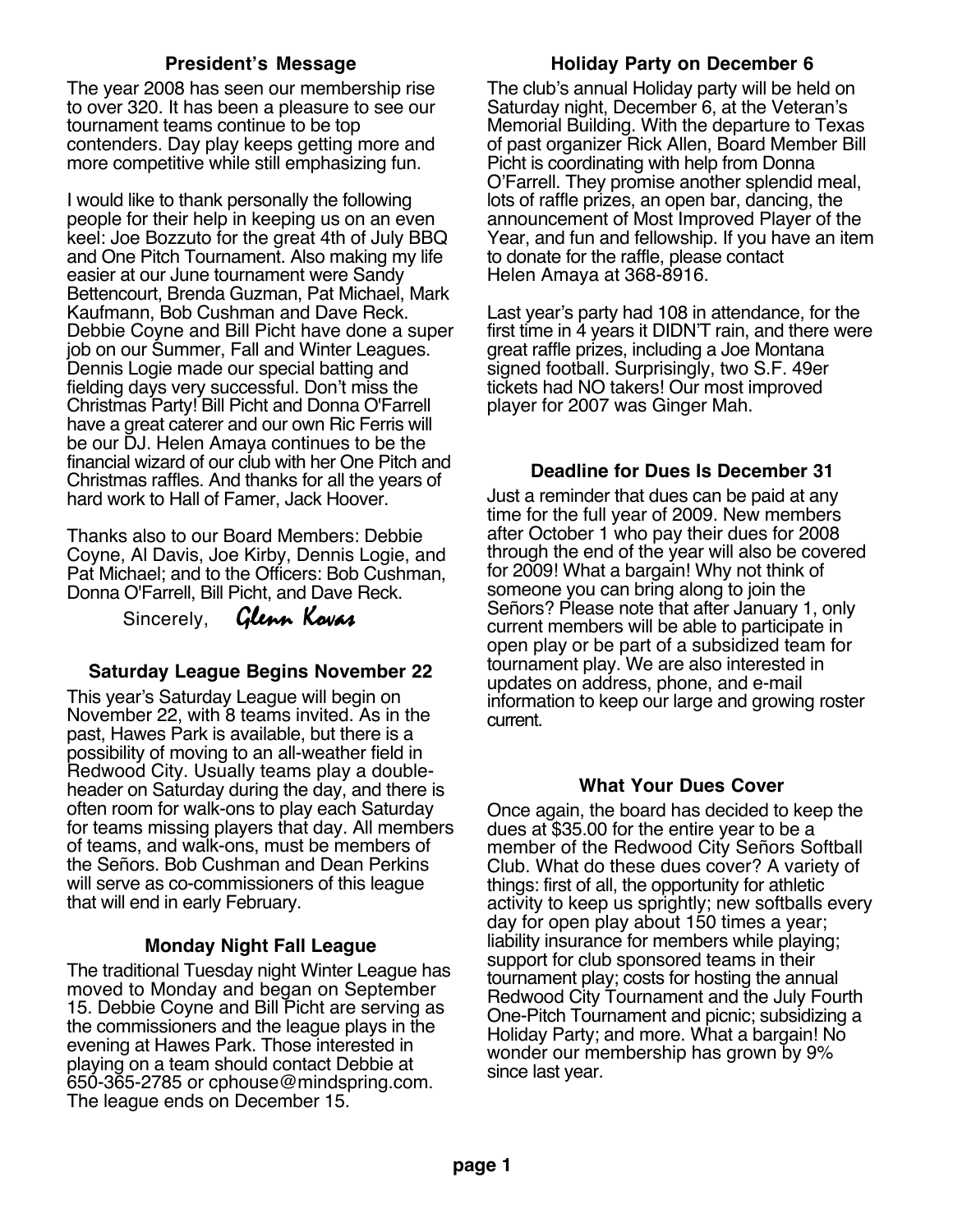## **Information: Rain Line and Web site**

If you are concerned about field conditions, location of open play, rain conditions at tournaments out of the area, and many other items, the club has an info line at 650-363-1140. It's accessible 24-hours a day. Check there first for information. The club also has a web site at www.geocities.com/rcsenors.

### **Hall of Fame**

The club should be justly proud that two of its members, Jack Hoover and Dean Perkins, have been voted into the Northern California Senior Softball Association Hall of Fame.

Jack was installed for his work in initiating the Association 18 years ago. Because of his effort, tournament dates were scheduled far ahead to avoid conflicts, rules were standardized, tournament conditions were more uniform, and team membership has more than doubled from the first year.

Dean Perkins was honored for his longtime record as a team manager, a tournament director, and his 14-year involvement in the Association as an appointed regional board member.

# **CPR/Defibrillator Training**

In conjunction with the placement of defibrillators by Redwood City in the field boxes at Griffin and Bechet, board member Pat Michael arranged for CPR and defibrillator training for any interested. Redwood City paid the costs for Sequoia Hospital training, and five club members are now certified. There are plans for additional training in the future for other interested club members, as well as a request to the city that they put defibrillators in the field boxes at Hawes and possibly at McGarvey.

# **Kaiser Hospital Relationship**

In some areas of the country, Kaiser Hospital is working with senior softball clubs to enhance health in a variety of ways, including tournament sponsorship. Instigated by John Hinton, a board subcommittee is talking with Redwood City Kaiser Hospital about a potential relationship with our club in 2009.

### **Tournament Results For Sponsored Teams**

As another tournament season draws to a close, we again had seven club-sponsored teams participating throughout northern California and in other states. Our sponsorship involves paying ASA registration, liability insurance, \$350 supplement toward tournament fees, and free entry in our own Redwood City Tournament. In an improved 2008 season, all teams won at least one tournament! Congratulations.

The most successful team was our State Roofing Royals 70 team which won 5 tournaments and ranked 78, was the secondhighest ranked 70s team. Among their tournament wins was the Western Nationals in Salt Lake City.

The Redwood City Bay Supporters was our highest ranked team at 24, and they won two tournaments out of 8 entered.

The Redwood City Chiefs 70s, ranked 100, was the most active with 16 tournaments. Their overall game wins were under .500, but they won gold with an undefeated run at the Huntsman Games, won two other tournaments, and came in second in the 2007 World Championships, losing in the last inning by one run.

The State Roofing Royals 65 team had the highest games won percentage at 58% in 12 tournaments, which resulted in two tournament championships and a 64 ranking.

The newly formed Jolly Roger, ranked 91, won two tournaments out of 13 entered.

The Redwood City Chiefs 75s entered an amazing 15 tournaments, winning one, coming in third in the World Championships, and ending up ranked 107.

The Redwood City Cardinals had a relatively high ranking of 72 and won a tournament near the end of the season.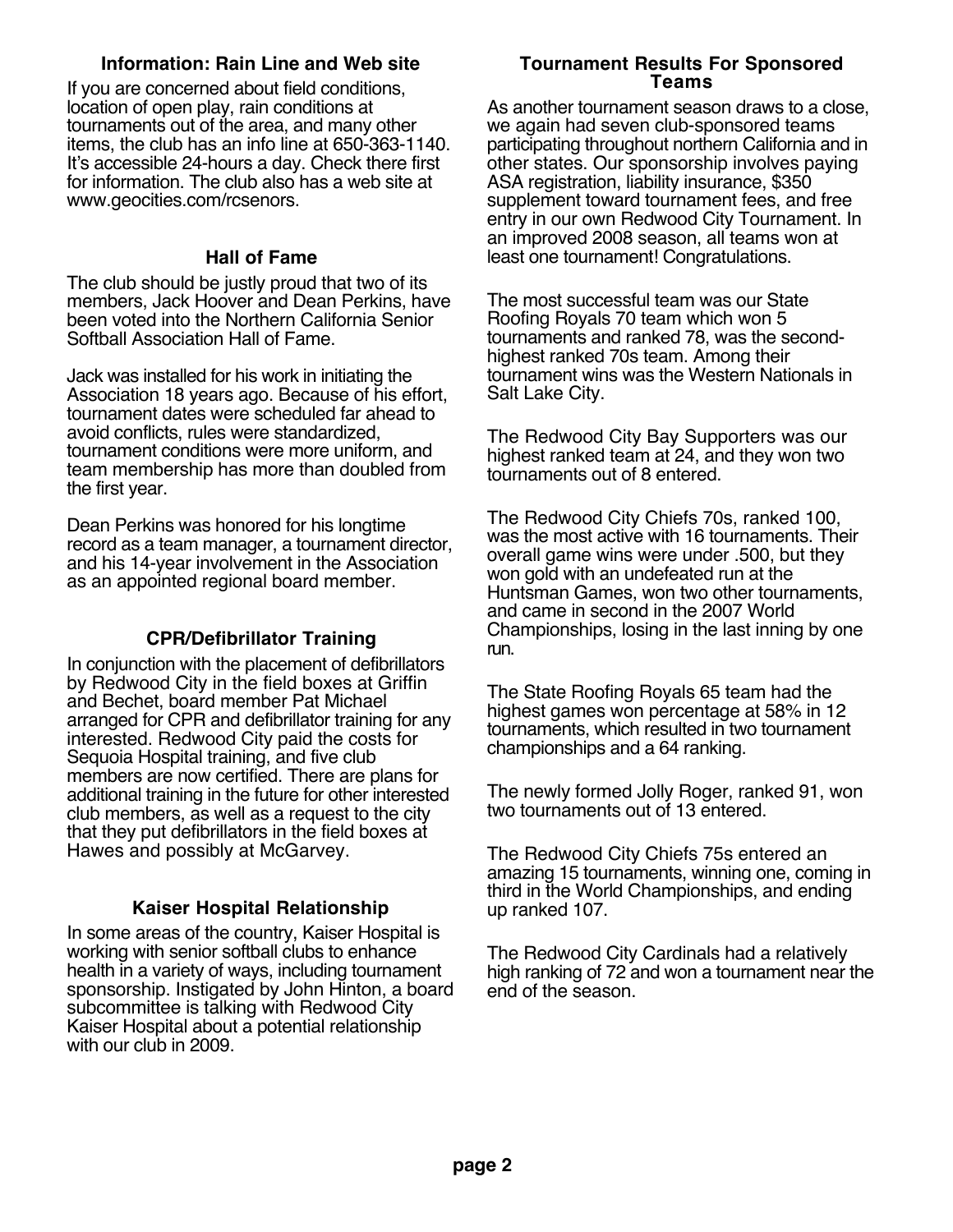## **2009 Tournament Dates**

For those of you who like to plan ahead, our annual Redwood City Tournament for teams throughout California will be held on June 20 and 21, 2009. Our One-Pitch Tournament will be on July 4, 2009. And the nearby Palo Alto Tournament dates have been set as June 6 and 7, 2009.

## **One Pitch Tournament**

The annual Fourth of July One-Pitch Tournament and picnic was a great success with 7 teams with 98 players participating and a large crowd of fans present on this holiday occasion. Teams were balanced for skills and age, with each team pitching to itself. Play was followed by the traditional BBQ picnic.

## **Tuesday Night Summer League**

This summer's Tuesday night league was an active and competitive one. Thanks to Debbie Coyne and Bill Picht for serving as commissioners of this league.

### **Day Play Rule Change for 75+**

Following the successful introduction of Miken bats for our older members, an additional rule change this year now prohibits ground ball double plays on 75+ players who bat and run for themselves. This keeps our revered senior señors in the game!

### **Stallos Invents 4+5+5 Softball**

On a winter Wednesday, when only 14 players were present for day play, George Stallos invented a game with 3 teams of 4, 5, and 5 players. The game went seven innings, there was lots of batting, it lasted until 11:40, and the score was 7 to 5 to 3!

### **New Experimental Four-Team Format**

With its expanded club size, there were many day play Tuesdays and Thursdays where there were enough players for four teams. Dividing the teams meant lessened opportunity for interaction with half the turnout. Board member Pat Michaels suggested a split day: 45 minutes or 5 innings, and then winners play winners and losers against losers for another 5 innings. The experiment was well received except by the double losing team!

#### **We Remember**

Since September 2007, the following club members have passed away:

Al Lambrechts, October 2007, at 86. Al played up into his 80s. Rusty Lewis, October 2007, at 84. Rusty played this year. Joe Mannina, January 2008, at 87. Joe also played up into his 80s. Lynn MacMeekin, October 2008, at 70. Lynn joined the club in 1990.

#### **Annual Meeting**

The annual meeting of the club will be on January 5, 2009. At that time, election of officers will take place, new board members will be confirmed, and other agenda business items will be addressed. Every member is welcome to attend.

## **Señors to Cuba**

Initiated by John Gordon, many of our club members are travelling to Cuba this November to play softball against Cuban teams in a friendly series. Combined with sightseeing there, and in the Caribbean, this should be a grand trip. As a good will gesture, the team will take lots of donated sports equipment to give to Cuban players. Collections from club members totalled 250 items and 225 pounds! The board voted to donate one of our pitching protection screens.

# **Batting Instruction**

The club had two successful batting instruction clinics in the late autumn and in the early spring with a professional instructor, former S.F. Giant, Terry Whitfield. The personalized instruction was on Mondays and Fridays and was only \$10.00. We had 76 batters in 7 different sessions. Some had dramatic improvement; some are back to normal; but all enjoyed it and learned from it. Many club players donated time to help shagging flies (long flies after Terry's instruction!) and pitching.

### **Fielding Clinic**

After the success of the batting instruction, the club sponsored a free fielding clinic with coach and former semipro player, Ken Smith. These clinics not only reminded players of fundamentals perhaps long forgotten, but taught other players fielding tips they had never heard before!